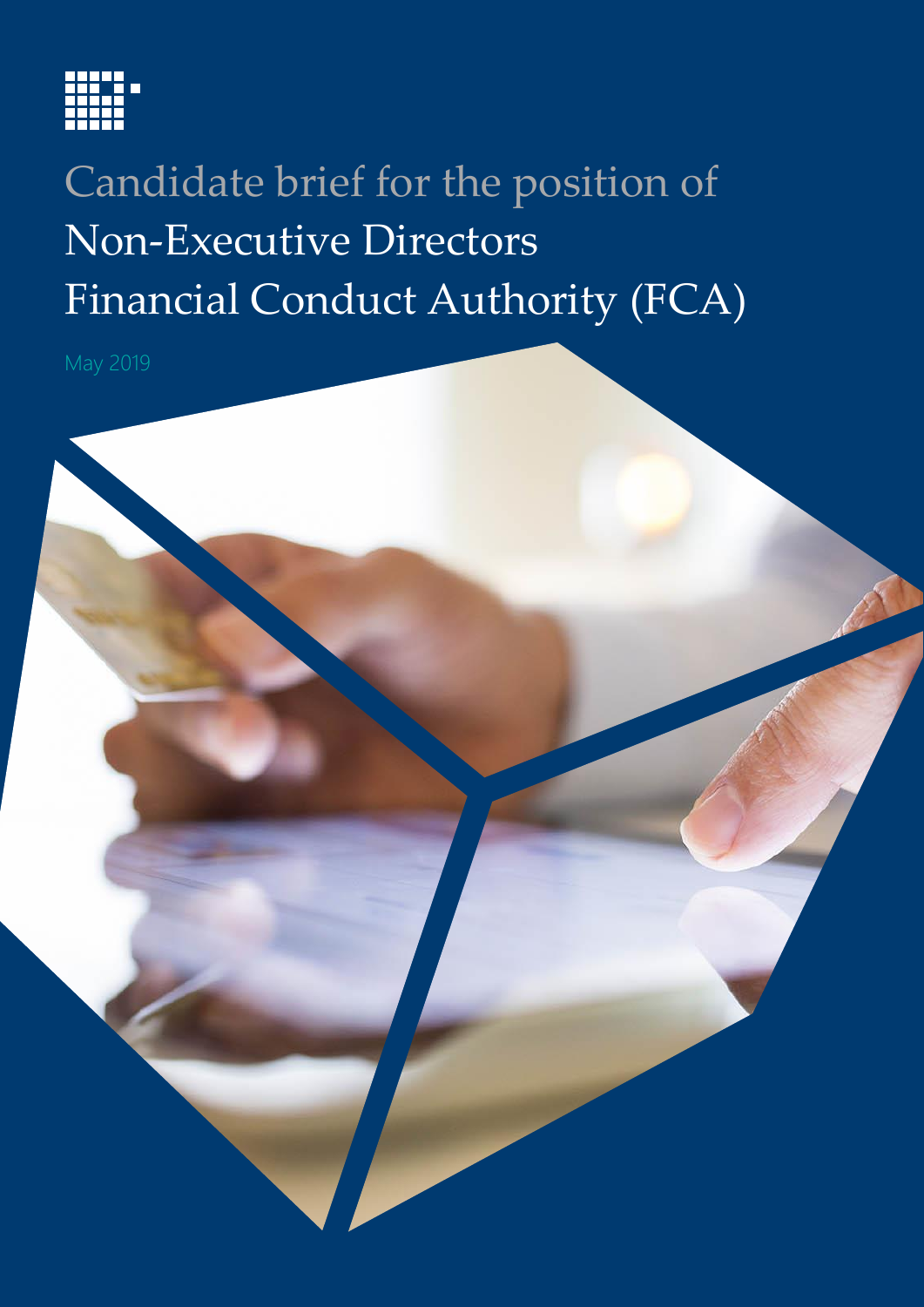## **Contents**

| The Financial Conduct Authority (FCA)                   | $\mathcal{E}$ |
|---------------------------------------------------------|---------------|
| The Role(s)                                             | 4             |
| The Individual(s)                                       | 5             |
| <b>Additional Information</b>                           | 6             |
| How to Apply                                            | 8             |
| Annex 1 – Principles of Public Life                     | 10            |
| Annex 2 – Public Appointment Recruitment Privacy Notice | 11            |

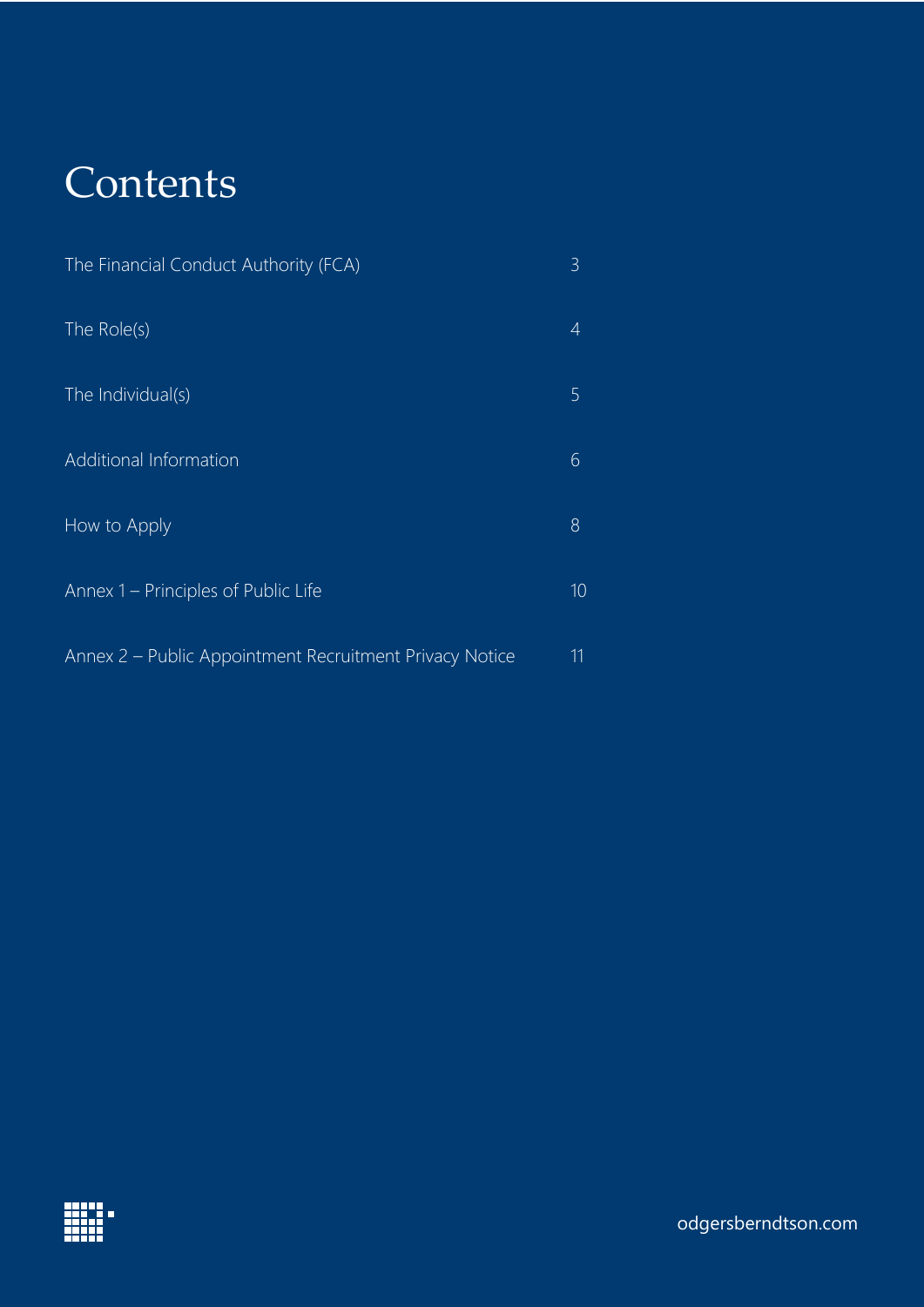# <span id="page-2-0"></span>The Financial Conduct Authority (FCA)

The FCA is an independent financial regulator with the strategic objective of ensuring that the UK's financial markets function well. To do this, the FCA regulates the conduct of over 58,000 businesses, and will for many of them, also consider whether they meet prudential standards that reduce the potential harm to the industry and consumers if they fail.

The FCA's operational objectives are to:

- protect and enhance the integrity of the UK financial system;
- **E** secure an appropriate degree of protection for consumers; and
- **promote effective competition in the interests of consumers.**

The FCA works alongside the Payment Systems Regulator (PSR), Prudential Regulation Authority (PRA) and the Bank of England as part of the system for regulating financial services in the UK.

The FCA is made up of a number of divisions, including retail and wholesale Supervision, Strategy & Competition, Enforcement and Operations, that work together to deliver its objectives.

The FCA Board maintains oversight over how the organisation operates and holds the FCA Executive accountable for the way it works. The Board comprises executive and non-executive members. It has several committees to which it delegates certain functions and powers, including:

- Audit Committee:
- **External Risk and Strategy Committee;**
- **Remuneration Committee;**
- Oversight Committee; and
- **Requiatory Decisions Committee.**

The FCA and its Board are accountable to HM Treasury and to Parliament.

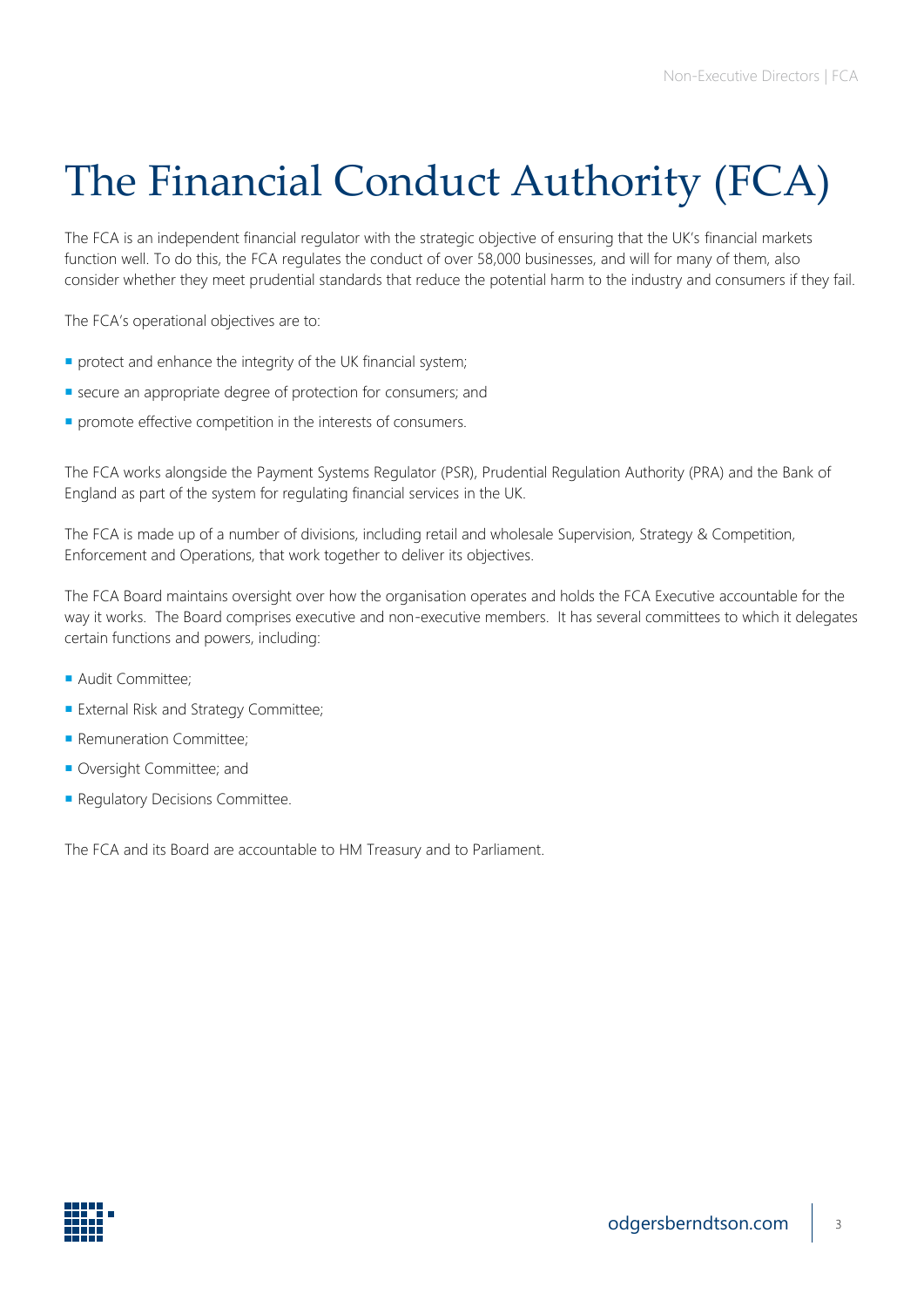## <span id="page-3-0"></span>The Role(s)

The Government is seeking to appoint a number of Non-Executive Directors to the Board of the Financial Conduct Authority. These appointments are to fill vacancies which arise from retirements in 2019 and 2020 as Directors complete their maximum terms.

The role of the Board is to set the strategy and policy framework of the FCA, and to ensure that the organisation meets its statutory objectives and is able to carry out its work economically and efficiently. The Non-Executive Directors play a vital part in shaping the role of the FCA, providing appropriate advice, guidance and counsel to the executive team while holding them to account for the performance of the organisation.

The FCA Board requires an approach that combines consensus building with positive challenge. Integrity, professional stature and discretion are important qualities, alongside resilience and sound judgment.

These vacancies are senior roles requiring people with the necessary skills to assist the Chair in providing strategic leadership and oversight of the FCA and in supporting and positively challenging the FCA's senior executives. The FCA's work is highly varied and engages with people and firms throughout the UK: the Board seeks to reflect that diversity in its composition. Candidates with senior experience in the private, public and/or not-for-profit sector (including those for whom this would be a first board appointment) are encouraged to apply.

## Key responsibilities of members of the Board:

- Help to develop the strategic direction of the organisation;
- Monitor, and hold the Chief Executive and executive team to account for the FCA's performance and provide challenge, leadership and mentoring as appropriate;
- **Assist in maintaining positive working relationships with the FCA's key senior stakeholders;**
- **Ensure that the regulatory powers and responsibilities specifically reserved to the Board by legislation are exercised** appropriately;
- Ensure the FCA complies with all good governance requirements and practices, including the Senior Managers' Regime as applied to the FCA;
- Develop, promote and act at all times in the best interests of the FCA;
- **Ensure appropriate policies are in place to manage risks to the organisation's operations and the achievement of its** strategic and operational objectives;
- Serve on at least two, and possibly chair one, of the Board's committees as well as ad hoc working groups as required;
- Debate and take specific decisions which are of a significance as to be taken by the Board;
- Oversee how the FCA maintains a sound system of control over its finances;
- Approve the annual budget of the FCA and the Payment Systems Regulator; and
- Oversight of the Financial Ombudsman Service and the Financial Services Compensation Scheme, including approval of their annual budgets.

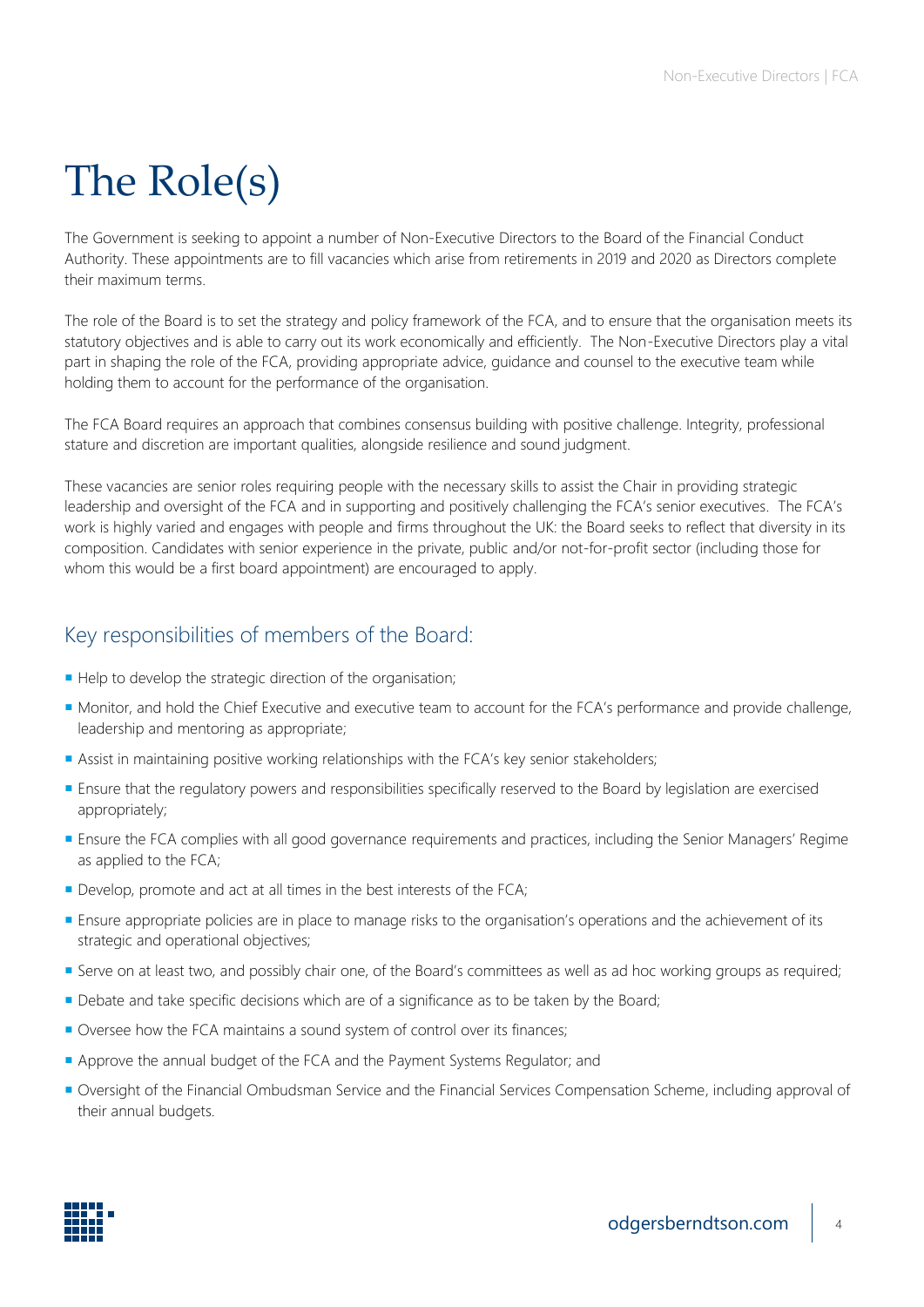# <span id="page-4-0"></span>The Individual(s)

## Essential criteria

Candidates for these roles will need to demonstrate:

- **Strategic and dispassionate mindset with excellent listening, influencing and communication skills;**
- A constructive style in scrutinising management recommendations where necessary;
- $\blacksquare$  Intellectual capacity and inquisitiveness;
- A demonstrable understanding of, and concern for, consumer issues in financial services
- A strong commitment to the principles of public service (see below);
- For one of the vacancies, senior experience of internal controls, including financial controls and financial reporting, in order to chair the Audit Committee.

## Desirable knowledge or experience

Some or all of the following criteria are also desirable:

- A good understanding of the financial services sector, possibly but not necessarily obtained through working in the industry and/or experience gained in other fields such as competition economics, policy or law and consumer affairs;
- **Experience of governance and/or strategic leadership in a significant, complex organisation;**
- An ability to build effective relationships and collaborate successfully at the highest levels within business and government;
- Digital technology experience and an appreciation of the impact of technological change on the FCA's future plans and objectives;
- A track record of sound judgement, and the ability to apply common sense and tact.

It would also be desirable for one of the successful candidates to demonstrate expertise in competition economics. One of the successful candidates may also be invited to join the board of the Payment Systems Regulator, the economic regulator for the payments sector, in addition to their position on the FCA Board.

### **Ethics**

Individuals appointed to the roles must demonstrate a strong commitment to, and an understanding of, the value and importance of the principles of public service. These principles are: Selflessness, Integrity, Objectivity, Accountability, Openness, Honesty and Leadership. Annex C provides further information on the seven principles of public life.

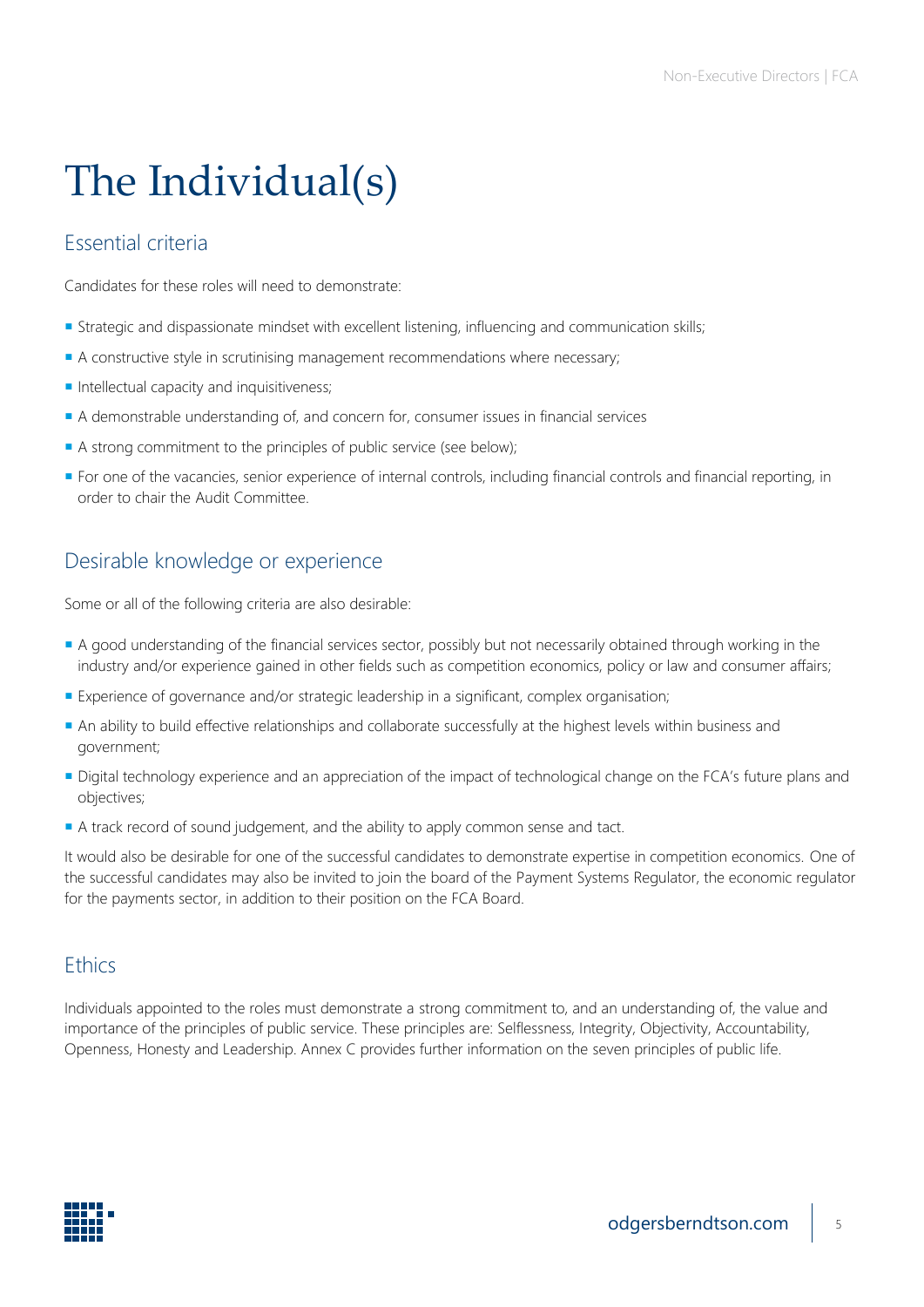## <span id="page-5-0"></span>Additional Information

## Term

The maximum total term for a non-executive director is six years, comprised of renewable terms of up to three years. The terms of each appointment will be subject to discussion, with the aim to ensure renewal dates are staggered.

## Time commitment

The estimated total commitment is approximately 50 days per year, to include attendance at Board and Committee meetings (around 2 to 3 days per month), preparation time and other ad hoc engagements. The anticipated time commitment for a Committee Chair is c. 70 days per year. In general, the nature of the role will require flexibility as to the commitment, given the demands of regulation in a high-profile and fast-moving industry.

For terms of reference please see:<https://www.fca.org.uk/publication/corporate/fca-corporate-governance.pdf>

## Conflicts of interest

Due to the nature of the roles, successful candidates will need to balance any of their other activities with the need to demonstrate sufficient independence in the role. This may have an impact on other appointments they can hold and, as such, it is important that prospective candidates make clear any other commitments they have or are likely to undertake.

Candidates will need to demonstrate that they do not have other interests likely to conflict with their responsibilities as a Non-Executive Director of the FCA. They should declare any potential conflict of interest as early as possible in the selection process and also disclose information or personal connections that, if appointed, might be open to misperception. Any potential conflicts of interest will not prevent candidates going forward to interview but may, if appropriate, be explored during the interview to establish how the candidate would address the issue(s) should they be successful in their application.

For more information on conflicts please visit:<https://www.fca.org.uk/publication/corporate/conflict-of-interests.pdf>

#### Please complete the conflicts of interest and political activity form which can be found in the questionnaire (also found at [www.odgers.com/71844.](http://www.odgers.com/71844)

### Remuneration

£35k NED fee (or £45k for a Committee Chair).

## Disability confident scheme

We are particularly keen to recruit disabled people who have the necessary skills. To encourage those applicants we operate a scheme under which disabled candidates, who have demonstrated the competencies required for the appointment, will be assured of an offer of an interview.

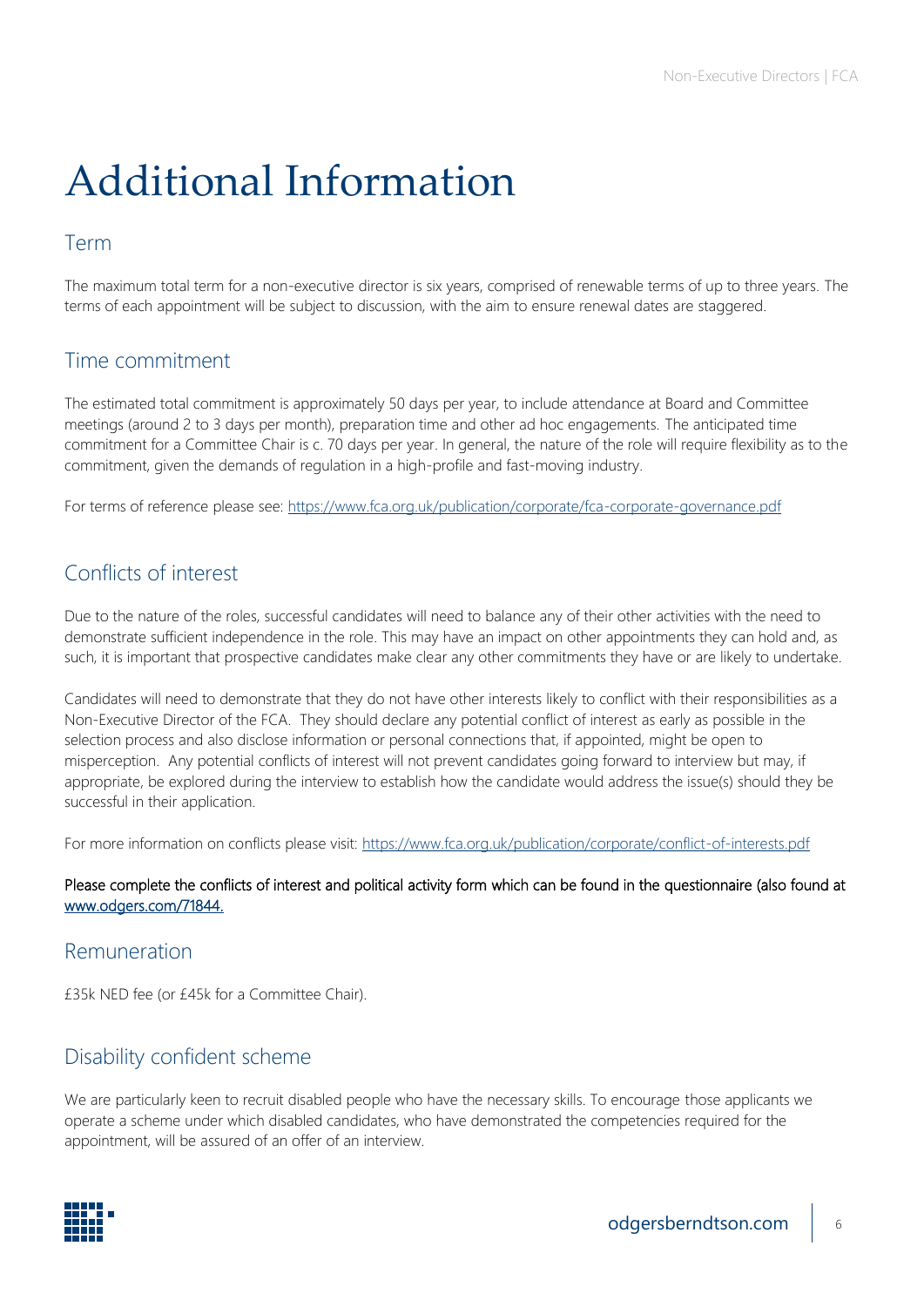The Scheme works as follows:

- Disabled candidates can choose to be considered under the Scheme.
- **Their written application will be considered in the same way as other applicants.**
- **Panel members will not be informed that the candidate has applied under the IAS until after they have done their** assessment.
- If the panel considers that, on paper, the IAS applicant has demonstrated the competencies required for the post, then they will be offered an interview.

Interviews are competitive and the interview panel will recommend the best candidate to the Minister(s), who will make the final decision.

#### For further information, please see the Disability Confident Scheme section of the questionnaire (also found at [www.odgers.com/71844.](http://www.odgers.com/71844)

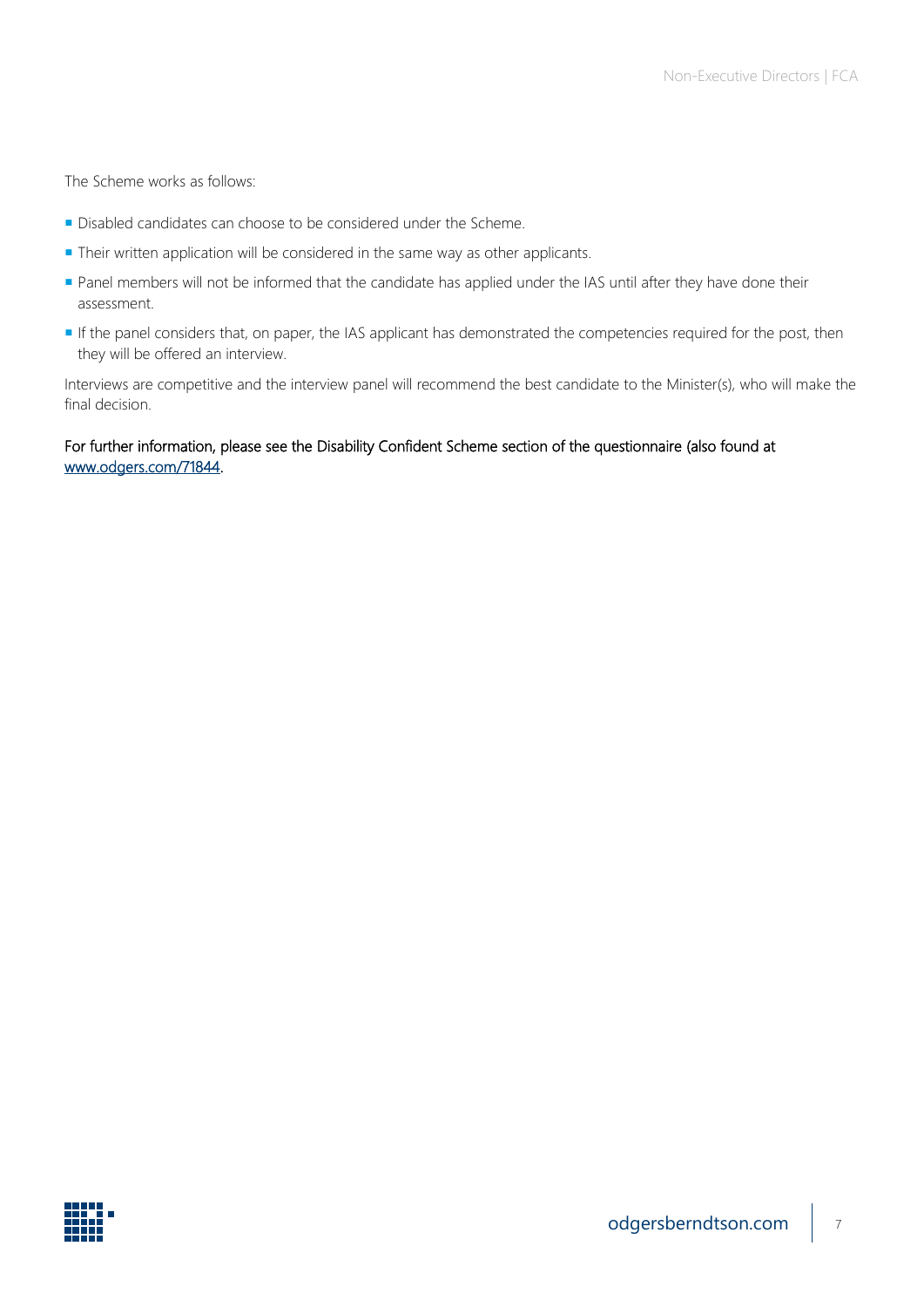# <span id="page-7-0"></span>How to Apply

## Key Dates

The application deadline is midnight on Sunday 30<sup>th</sup> June.

Following a long list meeting of the Selection Panel, successful candidates will be invited to attend preliminary interviews with Odgers Berndtson in July.

Panel interview dates are to be confirmed.

## How to apply

The preferred method of application is online at: [www.odgers.com/71844](http://www.odgers.com/71844)

If you are unable to apply online please email: [71844@odgersberndtson.com](mailto:71844@odgersberndtson.com)

In order to apply, please submit the following:

- 1. A Statement of Suitability (no longer than two pages) this should explain how you consider your personal skills, qualities and experience provide evidence of your suitability for the role, with particular reference to the points highlighted in the essential criteria. Please note that the statement of suitability is an important part of your application and is as much the means by which you will be assessed as your CV.
- 2.A CV
- 3.Questionnaire (disability confident scheme, political activity and conflicts of interest) also found at [www.odgers.com/71844](http://www.odgers.com/71844) . Please send this separately to [gabrielle.newton@odgersberndtson.com.](mailto:gabrielle.newton@odgersberndtson.com)
- 4.Diversity Monitoring Form all candidates are requested to complete an online Diversity Monitoring Form which you will receive an email prompt to complete at the end of the application process. This will assist in monitoring selection decisions to assess whether equality of opportunity is being achieved. Any information collated from the Diversity Monitoring

Forms will not be used as part of the selection process and will be treated as strictly confidential.

Please note that failure to submit both your CV and Statement of Suitability will mean the panel only has limited information on which to assess your application against the essential criteria.

All applications will receive an automated response.

Any postal applications should be sent direct to Gabby Newton at Odgers Berndtson, 20 Cannon Street EC4M 6XD. All candidates are also requested to complete an online Equal Opportunities Monitoring Form which will be found at the end of the application process. This will assist in monitoring selection decisions to assess whether equality of opportunity is being achieved. Any information collated from the Equal Opportunities Monitoring Forms will not be used as part of the selection process and will be treated as strictly confidential.

## Personal data

In line with GDPR, we ask that you do NOT send us any information that can identify children or any of your Sensitive Personal Data (racial or ethnic origin, political opinions, religious or philosophical beliefs, trade union membership, data concerning health or sex life and sexual orientation, genetic and / or biometric data) in your CV and application documentation. Following this notice, any inclusion of your Sensitive Personal Data in your CV/application documentation will be understood by us as your express consent to process this information going forward. Please also remember to not mention anyone's information or details (e.g. referees) who have not previously agreed to their inclusion.

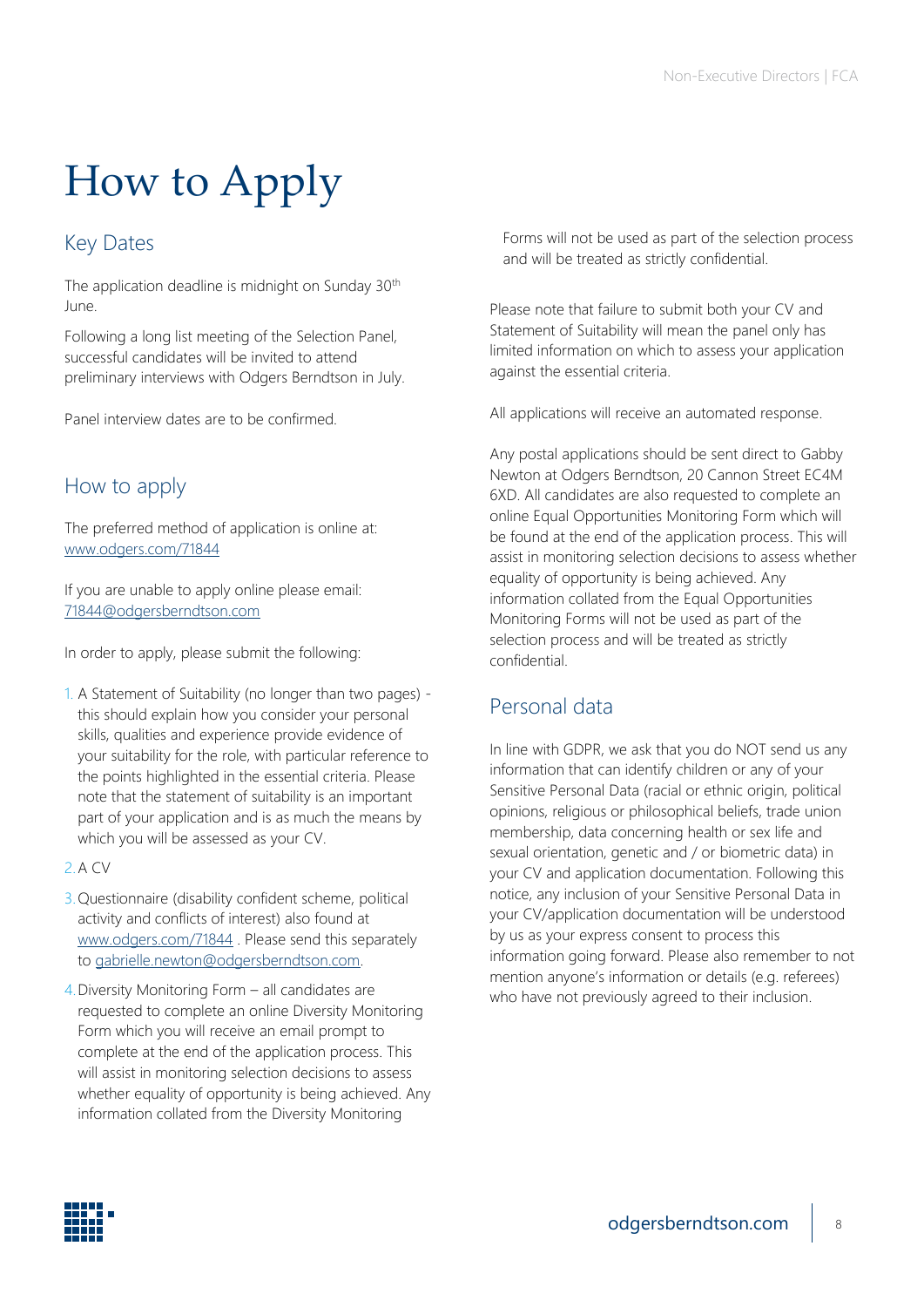## Contact details

For a conversation in confidence, please contact:

Cara Wood [cara.wood@odgersberndtson.com](mailto:cara.wood@odgersberndtson.com)

Abby Kerins [abby.kerins@odgersberndtson.com](mailto:abby.kerins@odgersberndtson.com) We are committed to ensuring everyone can access our website and application processes. This includes people with sight loss, hearing, mobility and cognitive impairments. Should you require access to these documents in alternative formats, please contact [71844@odgersberndtson.com](mailto:71844@odgersberndtson.com) / 020 7529 1008.

Also, if you have any comments and/or suggestions about improving access to our application processes please don't hesitate to contact us response.manager@odgersberndtson.com.

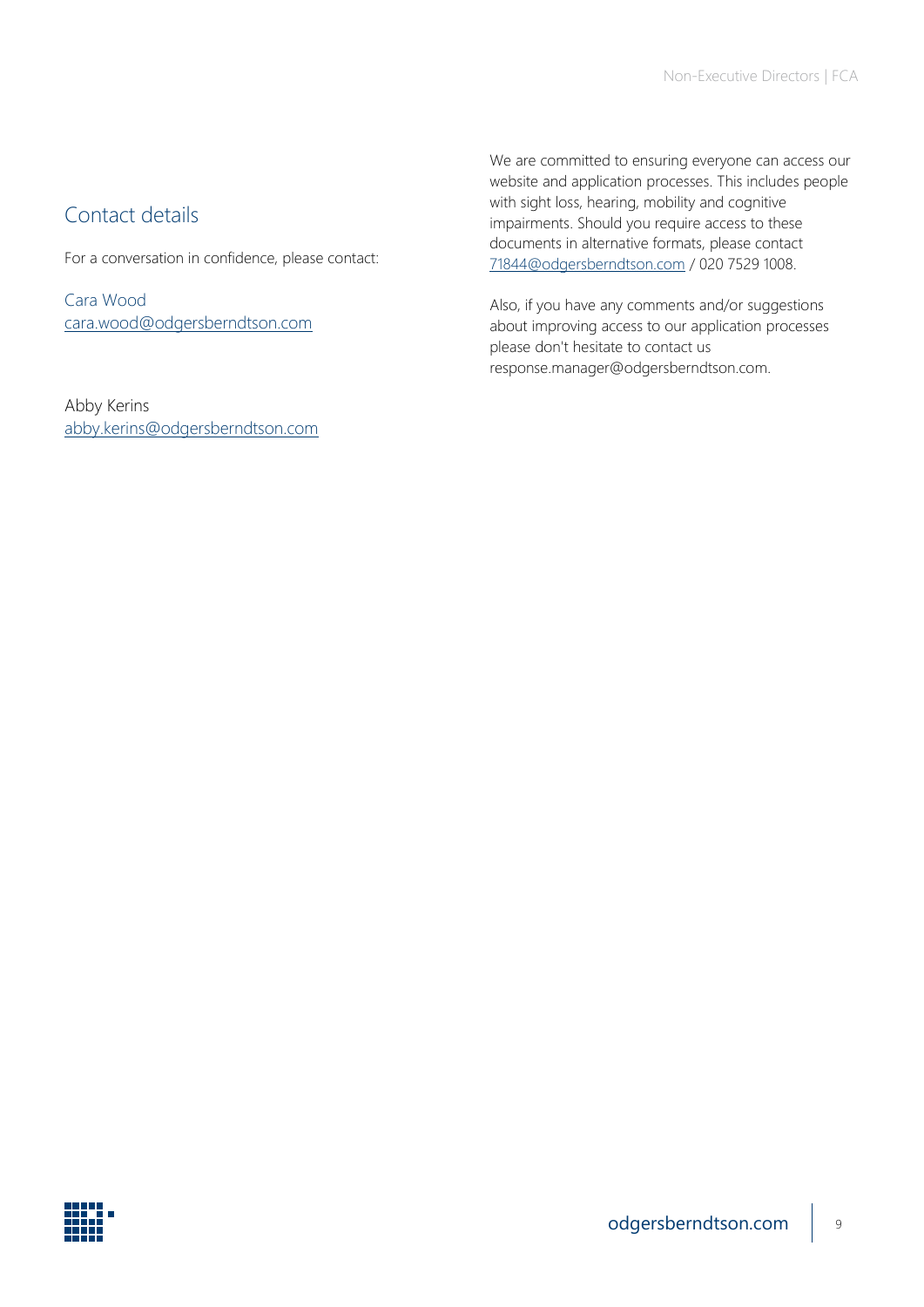## <span id="page-9-0"></span>Annex 1 – Principles of Public Life

You are required to conduct yourself in accordance with the provisions of the Seven Principles of Public Life. It is essential that you are, and are seen to be, honest and impartial in the exercise of your duties.

### Selflessness

Holders of public office should take decisions solely in terms of the public interest. They should not do so in order to gain financial or other material benefits for themselves, their family, or their friends.

#### **Integrity**

Holders of public office should not place themselves under any financial or other obligation to outside individuals or organisations that might influence them in the performance of their official duties.

#### **Objectivity**

In carrying out public business, including making public appointments, awarding contracts, or recommending individuals for rewards and benefits, holders of public office should make choices on merit.

#### Accountability

Holders of public office are accountable for their decisions and actions to the public and must submit themselves to whatever scrutiny is appropriate to their office.

#### Openness

Holders of public office should be as open as possible about all the decisions and actions that they take. They should give reasons for their decisions and restrict information only when the wider public interest clearly demands.

#### Honesty

Holders of public office have a duty to declare any private interests relating to their public duties and to take steps to resolve any conflicts arising in a way that protects the public interest.

#### Leadership

Holders of public office should promote and support these principles by leadership and example. The Committee on Standards in Public Life was established by the then Prime Minister in October 1994, under the Chairmanship of Lord Nolan, to consider standards of conduct in various areas of public life, and to make recommendations.

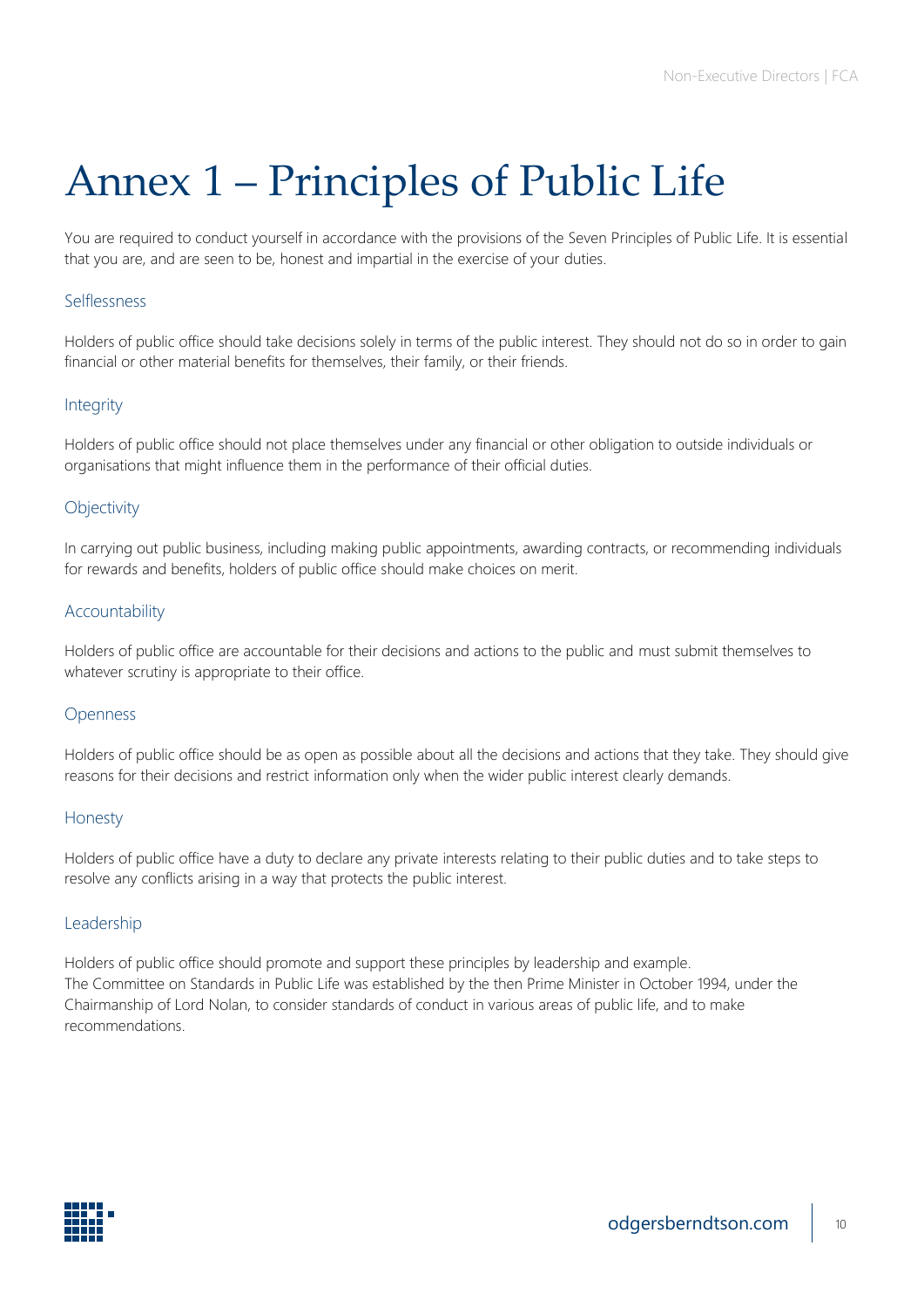# <span id="page-10-0"></span>Annex 2 – Public Appointment Recruitment Privacy Notice

This notice sets out how HM Treasury and the FCA will use your personal data for the purposes of this recruitment campaign and explains your rights under the General Data Protection Regulation (GDPR).

You will receive a data privacy notice from Odgers Berndtson who are working with HM Treasury and the FCA on these appointments. Odgers Berndtson's data privacy notice sets out how they will use your personal data for the purposes of this and other recruitment campaigns that they handle, and explains your rights under GDPR.

#### 1 Data subject categories

Personal information to be collected and processed for this campaign relates to members of the public who are applying for public appointments.

#### 2 Data categories

For the application stages, the data categories to be collected will include your:

- curriculum vitae and covering letter
- **employment references**
- name, title, address, telephone numbers and personal email address
- **employment history and qualifications**
- date of birth
- $\blacksquare$  right to work documentation (where necessary)
- **disability information (where applicable)**

This list of data categories is not exhaustive and may vary depending on the appointment you are applying for.

3 Purpose of processing

Your personal information will be processed in order to consider your application for a public appointment and in accordance with the Governance Code on Public Appointments which is published by the Cabinet Office.

HM Treasury employs and/or works with suitably selected partners to carry out certain activities for this application process. Where it is necessary to use third parties to do this, these third parties will only process your personal data as directed by HM Treasury and for the purposes of the application process.

These activities include, but are not limited to:

- **processing your application**
- advising candidates of the outcome of their application

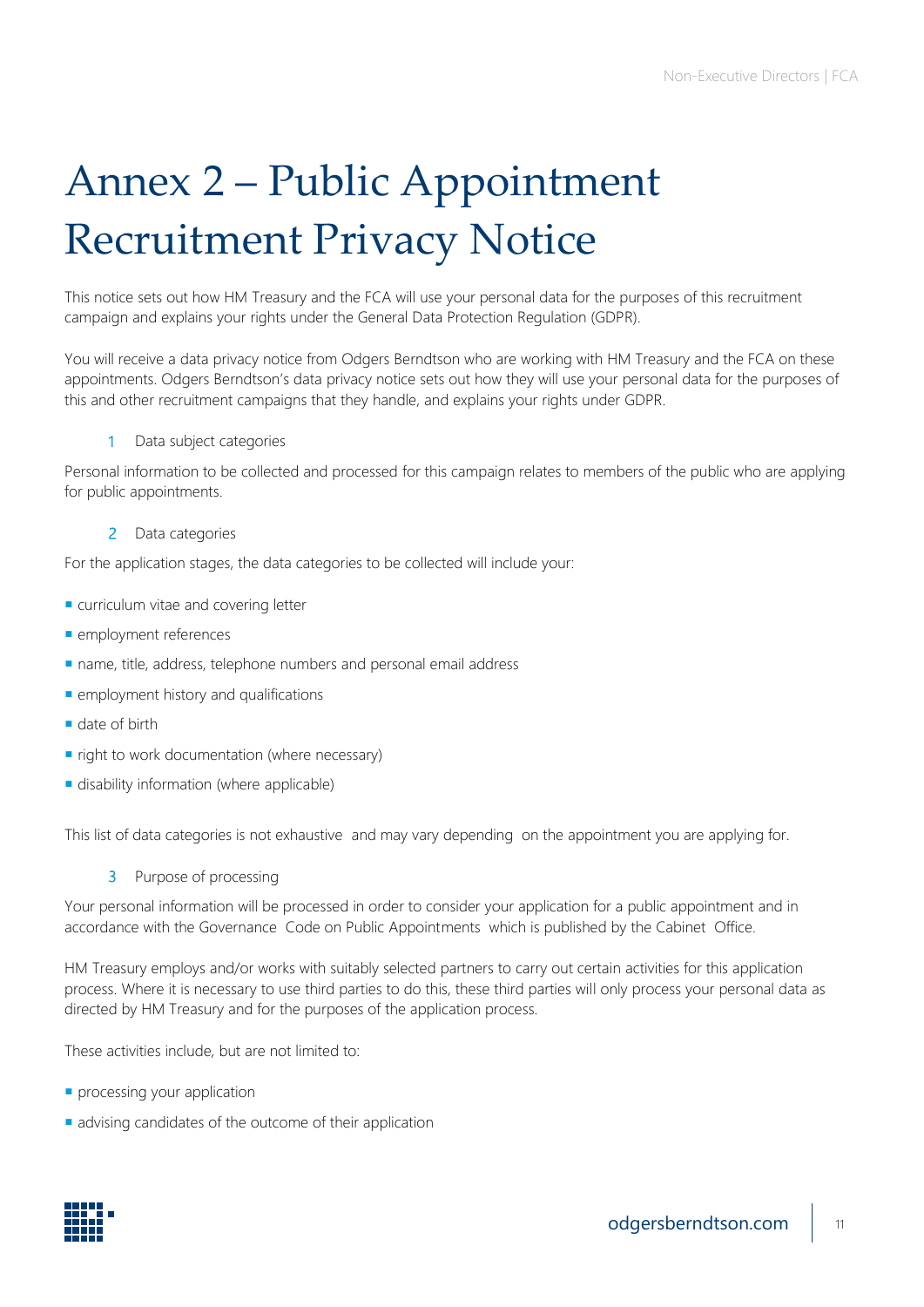- **a** arranging interviews for successful candidates
- equality and diversity monitoring.

### 4 Legal basis for processing personal data

This personal data is collected for the performance of a public appointment campaign or reappointment process. It is necessary for the purpose of pursuing the legitimate interests of HM Treasury and the FCA to appoint suitable candidates to public positions.

#### 5 Recipients

Personal data of applicants will only be made available to staff within HM Treasury, or organisations working on its behalf, who have a business need to see it and will only be shared with other organisations for the purposes of this application process.

The organisations with whom this information will be shared will vary depending on the position being applied for. They include, but will not be limited to, the following:

- **The Office of the Commissioner for Public Appointments**
- Cabinet Office
- **The Prime Minister's Office**
- Royal Household for Crown appointments (where applicable)
- **Ministry of Justice, for some Crown appointments**

The application process also requires HM Treasury to share applicant data with the relevant recruiting and appointing bodies.

The legal basis for the sharing of this personal data with these relevant organisations is the same as (4) above and is in line with the Governance Code for Public Appointments.

6 Retention

HM Treasury and the FCA are required to keep information provided in support of applications for the necessary period required to satisfy the purposes of audit.

Odgers Berndtson will retain personal information in accordance with their privacy policy, detail of which can be found here – <https://www.odgersberndtson.com/en-gb/privacy-policy>

7 Special category data

We will also collect, use and store the following special categories of data you supply as part of your application. This information will include your:

- race or ethnicity
- **religious beliefs**
- sexual orientation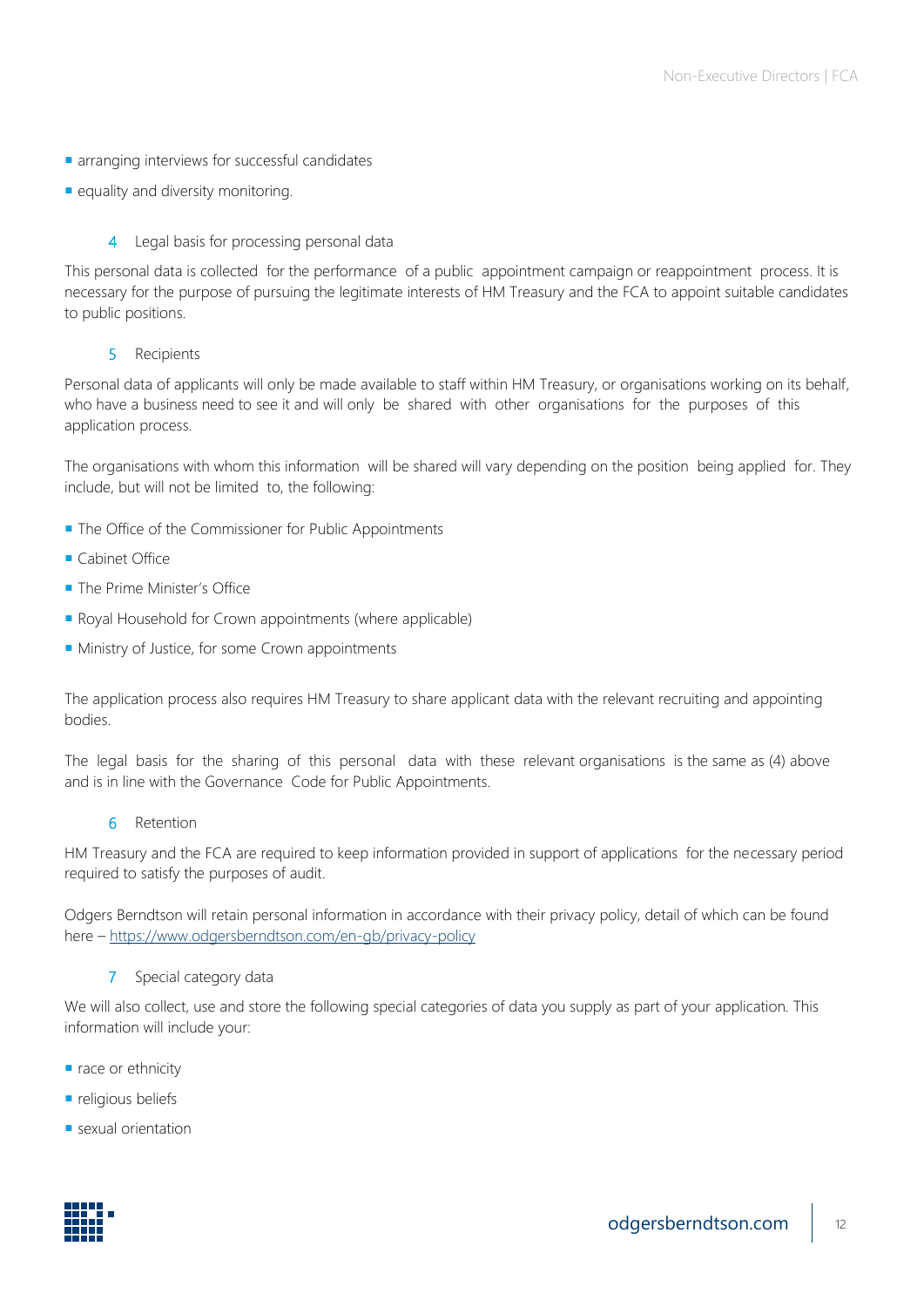- sex/gender
- political beliefs
	- 8 Legal Basis for processing special category data

The legal basis for our processing of your special category data shall be the same as (4), listed above.

9 Your data protection rights

You have the right to request:

- **n** information about how your personal data are processed and to request a copy of that personal data
- that any inaccuracies in your personal data are rectified without delay
- vour personal data are erased if there is no longer a justification for them to be processed

You also have the right:

- in certain circumstances (for example, where accuracy is contested) to request that the processing of your personal data is restricted
- $\blacksquare$  to object to the processing of your personal data where it is processed for direct marketing purposes
	- 10 How to submit a Data Subject Access Request (DSAR)

To request access to personal data that HM Treasury holds about you, contact:

HM Treasury Data Protection Unit G11 Orange 1 Horse Guards Road London SW1A 2HQ dsar@hmtreasury.gov.uk

To request access to personal data that Odgers Berndtson holds about you, contact:

Odgers Berndtson 20 Cannon Street ECM4 6XD David.peters@odgersberndtson.com

To request access to personal data that the FCA holds about you, contact:

Financial Conduct Authority 12 Endeavour Square, London, E20 1JN [simon.pearce@fca.org.uk](mailto:simon.pearce@fca.org.uk)

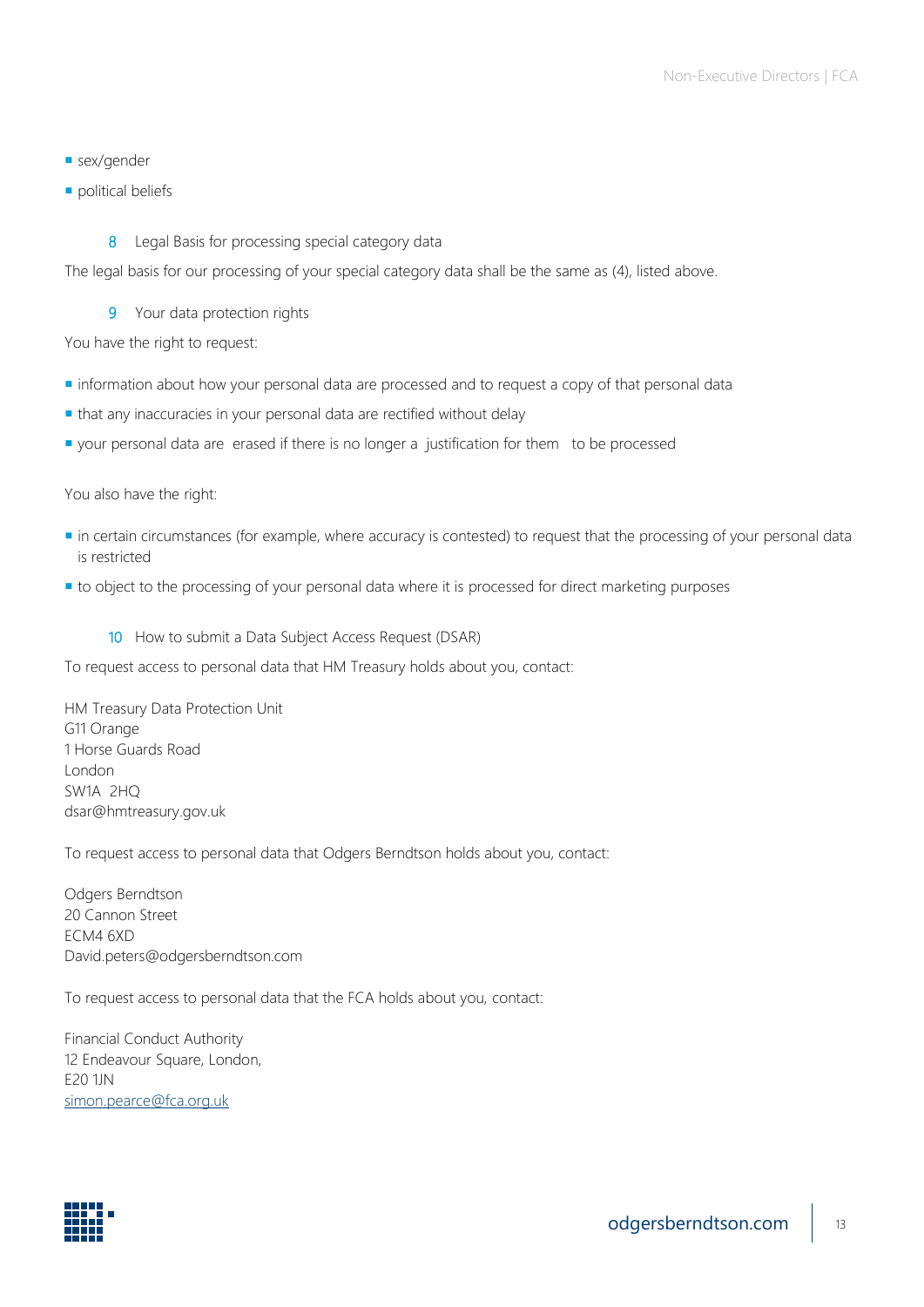#### 11 Complaints

If you consider that your personal data has been misused or mishandled, you may make a complaint to the Information Commissioner, who is an independent regulator. The Information Commissioner can be contacted at:

Information Commissioner's Office Wycliffe House Water Lane Wilmslow Cheshire SK9 5AF 0303 123 1113 casework@ico.org.uk

Any complaint to the Information Commissioner is without prejudice to your right to seek redress through the courts.

12 HM Treasury, Odgers Berndtson and the FCA contact details

For the purposes of this recruitment campaign, each of the three parties below are independent data controllers of your personal data. Our contact details are:

HM Treasury 1 Horse Guards Road London SW1A 2HQ 020 7270 5000 [public.enquiries@hmtreasury.gov.uk](mailto:public.enquiries@hmtreasury.gov.uk)

The contact details for HM Treasury's Data Protection Officer (DPO) are: Data Protection Officer 1 Horse Guards Road London SW1A 2HQ privacy@hmtreasury.gov.uk

The contact details for Odgers Berndtson's Data Protection Officer are:

Odgers Berndtson 20 Cannon Street ECM4 6XD David.peters@odgersberndtson.com

The contact details for the FCA's Data Protection Officer (DPO) are:

Andy Cobbett Financial Conduct Authority 12 Endeavour Square, London, E20 1JN andy.cobbett@fca.org.uk